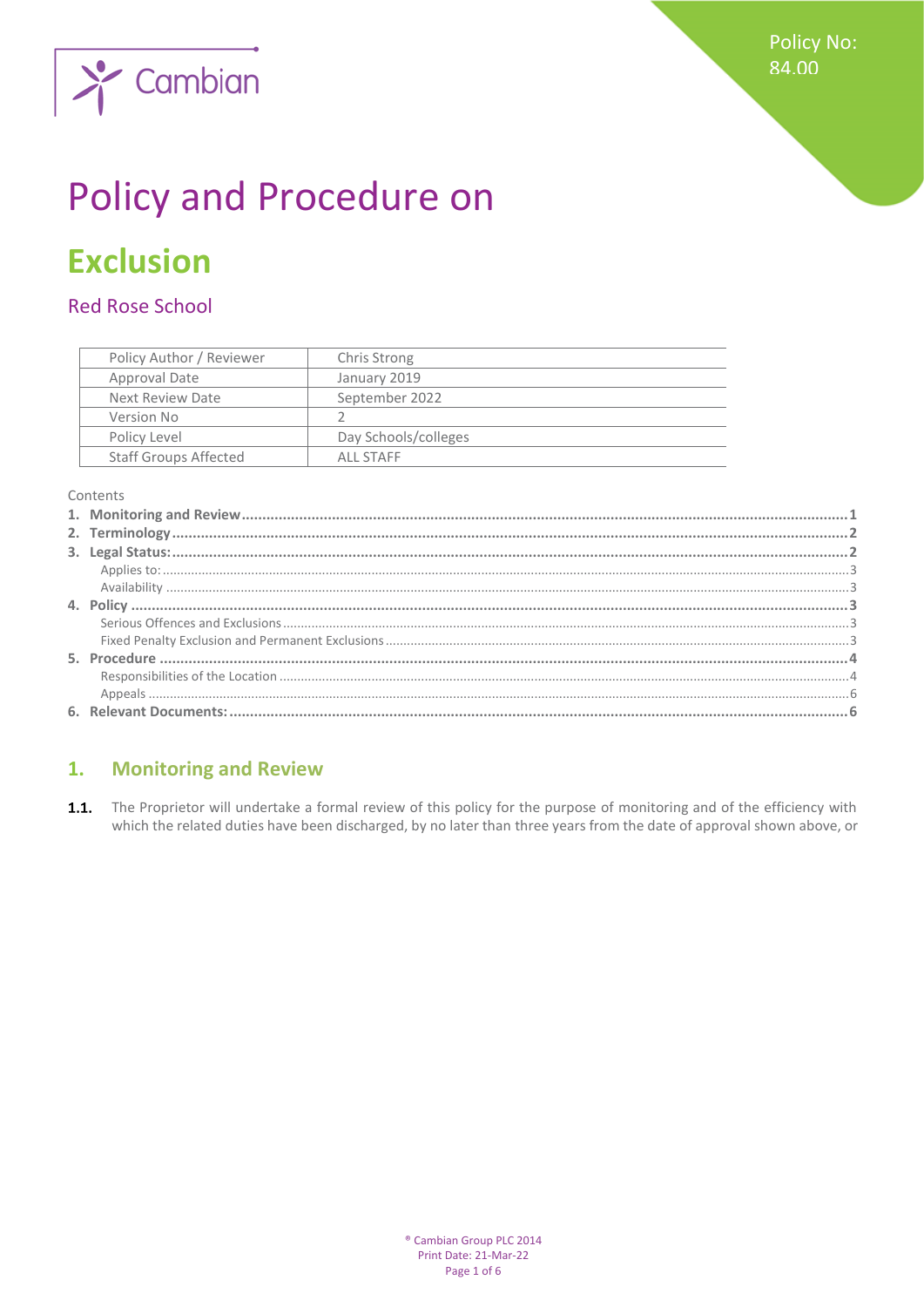

earlier if significant changes to the systems and arrangements take place, or if legislation, regulatory requirements or best practice guidelines so require.

 $1.2.$ The local content of this document will be subject to continuous monitoring, refinement and audit by the Head of Service.

Signed:

fSyddol

Andrew Sutherland Phil Worgan **Representative, Proprietor- Cambian Group Acting Head Teacher** July 2021 January 2022

Jarge

#### <span id="page-1-0"></span>**2. Terminology**

| <b>2.1.</b> Our aim is to use consistent terminology throughout this policy and all supporting documentation as follows: |                                                                                                                                                                                                                                                                                                              |  |
|--------------------------------------------------------------------------------------------------------------------------|--------------------------------------------------------------------------------------------------------------------------------------------------------------------------------------------------------------------------------------------------------------------------------------------------------------|--|
| 'Establishment' or 'Location                                                                                             | this is a generic term which means the Children's<br>Home/school/college. Red Rose School is a School.                                                                                                                                                                                                       |  |
| <b>Individual</b>                                                                                                        | means any child or young person under the age of 18 or young adult<br>between the ages of 18 and 25. At Red Rose School we have up to 30<br>young people attending and/or residing between the ages of 5-18.                                                                                                 |  |
| <b>Service Head / Head of Service</b>                                                                                    | This is the senior person with overall responsibility for the Red Rose<br>School. At Red Rose School this is the Headteacher who is Phil<br>Worgan (acting).* dual registered locations need to include Service<br>Head and Registered Manager if they are not the same person.                              |  |
| <b>Key Worker</b>                                                                                                        | Members of staff that have special responsibility for Individuals<br>residing at or attending the Establishment.                                                                                                                                                                                             |  |
| Parent, Carer, Guardian                                                                                                  | means parent or person with Parental Responsibility                                                                                                                                                                                                                                                          |  |
| <b>Regulatory Authority</b>                                                                                              | Regulatory Authority is the generic term used in this policy to<br>describe the independent regulatory body responsible for inspecting<br>and regulating services. At Red Rose School this is Ofsted.                                                                                                        |  |
| <b>Social Worker</b>                                                                                                     | This means the worker allocated to the child/family. If there is no<br>allocated worker, the Duty Social Worker or Team Manager is<br>responsible.                                                                                                                                                           |  |
| <b>Placing Authority</b>                                                                                                 | Placing Authority means the local authority/agency responsible for<br>$\mathbf{r} = \mathbf{r}$ , and the state of the state of the state of the state of the state of the state of the state of the state of the state of the state of the state of the state of the state of the state of the state of the |  |

 $\ddot{\phantom{0}}$ Our aim is to use consistent terminology throughout this policy and all supporting documentation as follows:

| acing Authority | placing the child or commissioning the service                                                                  |
|-----------------|-----------------------------------------------------------------------------------------------------------------|
| <b>Staff</b>    | Means full or part-time employees of Cambian, agency workers, bank<br>workers, contract workers and volunteers. |

#### <span id="page-1-1"></span>3. Legal Status:

 $3.1.$ Regulatory Requirements, Part 3, Paragraph 9 and Exclusion Element of Part 6 (24)(3) of the Education (Independent School Standards) (England) Regulations 2010

| Version:         |  |
|------------------|--|
| Next Review Date |  |

e: September 2022

Policy Name: Exclusions **Date: Feb 2019** 

2 **8 Cambian Group PLC 2014 Approved by: Chris Strong** 

Print Date: 21-Mar-22 Page 2 of 6 Reviewed: Feb 2019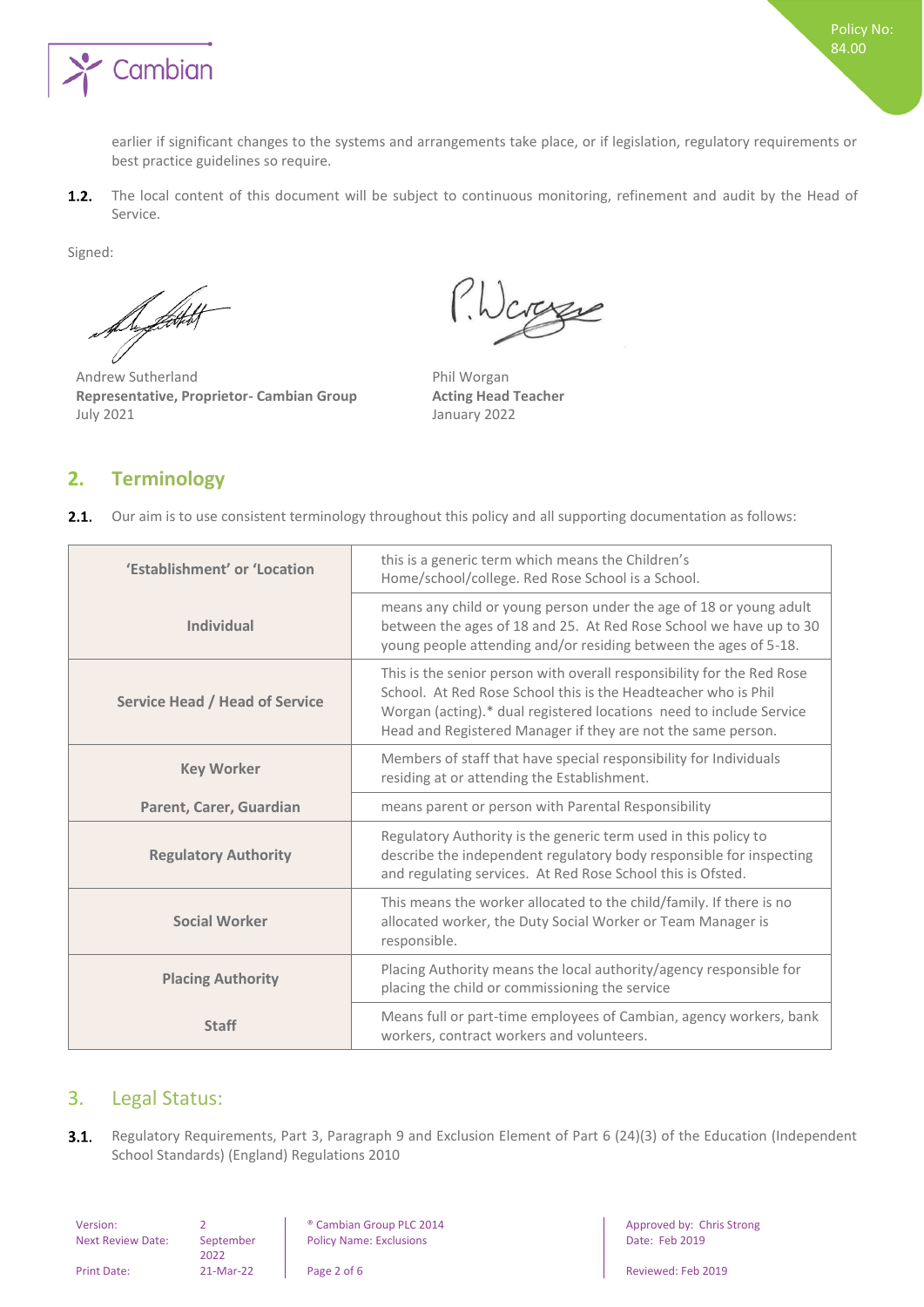

#### <span id="page-2-0"></span>**Applies to:**

- the whole Location, out of school care and all other activities provided by the Location, inclusive of those outside of the  $3.2.$ normal hours;
- all staff (teaching and support staff), students on placement, the proprietor and volunteers working in the Location.  $3.3.$

#### <span id="page-2-1"></span>**Availability**

This policy is made available to parent/guardian/carer, staff and pupils in the following ways: via the Location website  $3.4.$ (if applicable), and on request a copy may be obtained from the Location Office.

#### <span id="page-2-2"></span>4. Policy

 $4.1.$ Ultimate sanctions are Fixed Term and Permanent Exclusions. Neither sanction is used lightly. Only the Head Teacher has the power to exclude a child. If the Headteacher excludes an Individual, the parent/guardian/carer are informed immediately, giving reasons for the exclusion. At the same time, the Headteacher makes it clear to the parents that they can, if they wish, appeal against the decision to the Cambian Board. Parents are given information on how to make any such appeal.

#### <span id="page-2-3"></span>**Serious Offences and Exclusions**

- 4.2. Serious offences are those that may have a significant impact on the individual or others at the Location. Examples include:
	- extreme or persistent bullying, racism or harassment;
	- stealing;
	- extreme or persistent violence, actual or threatened, against a pupil or member of staff;
	- sexual abuse, assault or activity;
	- smoking, illegal drugs (possession and/or use) or alcohol (consumption or possession)
	- persistently absconding;
	- repeated damage to school property;
	- dangerous behaviour (climbing on the roof, absconding from site)
	- carrying an offensive weapon.

#### <span id="page-2-4"></span>**Fixed Penalty Exclusion and Permanent Exclusions**

- We will apply our behaviour policies in a consistent, rigorous and non-discriminatory way and all areas of application of  $4.3.$ these policies will be monitored routinely. Ultimate sanctions are:
	- Fixed Term Exclusion (suspension)
	- Permanent Exclusion
- Neither sanction is used lightly. The power to suspend an Individual can only be exercised by the Head of service in 4.4. consultation with the Regional Lead. If the Head of service excludes a pupil, the parent/guardian/carer are informed immediately, giving reasons for the exclusion. At the same time, the Head of Service makes it clear to the parent/guardian/carer that they can, if they wish, appeal against the decision to the Cambian Board The location

2022

Version: 2 ® Cambian Group PLC 2014 Approved by: Chris Strong Policy Name: Exclusions **Date: Feb 2019**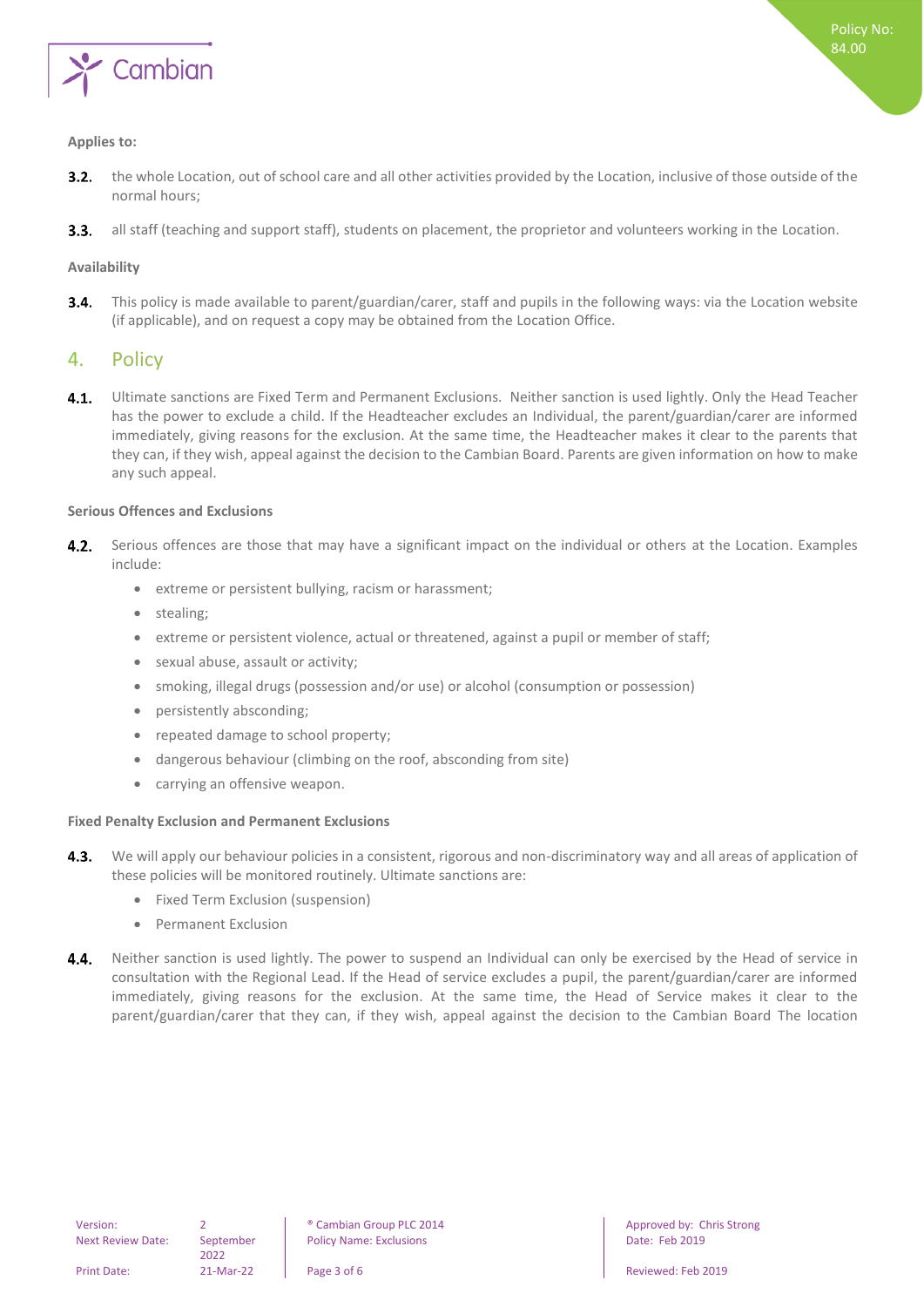

<span id="page-3-0"></span>informs the parent/guardian/carers how to make any such appeal. It is the responsibility of the Proprietor to monitor the rate of exclusions, and to ensure that the school policy is administered fairly and consistently.

#### 5. Procedure

- Parent/guardian/carers must be informed immediately by phone with a follow up letter.
- Social worker to be informed on the same day via email or phone call with a follow up letter.
- A copy of a sheet entitled 'Advice for Parents/Carers' will be attached to the letter.
- Parent/guardian/carers/social workers must be notified of their right to appeal.
- Ensure that arrangements are in place for work to be sent home.
- Arrangements will be made for a return to school/college school/college interview that includes the parents/carers.
- A re-integration support plan will be put in place (if appropriate) and always after more than one exclusion
- All cases of exclusion will be treated in the strictest confidence on a need to know basis and are not to be discussed 51 outside the school

#### <span id="page-3-1"></span>**Responsibilities of the Location**

- $5.2.$ Before resorting to exclusion, the Location will implement a range of alternative solutions such as;
	- 5.2.1. Utilising a restorative justice approach
	- 5.2.2. Working closely with parent/carer/clinical team to address underlying causes of the behaviour
	- 5.2.3. Targeted programme of pastoral support
	- 5.2.4. Implementation of personalised reward system
- $5.3.$ Red Rose School:
	- requires all staff to use positive strategies for handling any unacceptable behaviour by helping Individuals find solutions in ways that are appropriate for their ages and stages of development;
	- acknowledges that such solutions might include, for example, acknowledgement of feelings, explanation as to what was not acceptable and supporting Individuals to gain control of their feelings so that they can learn a more appropriate response;
	- ensures that there are sufficient resources and activities available so that Individuals are meaningfully occupied without the need for unnecessary conflict over sharing and waiting for turns;
	- supports each child in developing self-esteem, confidence and feelings of competence;
	- avoids creating situations in which Individuals receive adult attention only in return for unacceptable behaviour;
	- explains the effect of unacceptable behaviour, making it clear to the child that it is the behaviour that is unacceptable, and not the person.
- $5.4.$ When Individuals behave in unacceptable ways, we help them to understand the outcomes of their actions and support them in learning how to cope more appropriately. We provide opportunities for Individuals to learn how to interpret and cope with feelings, listening to them and offering the necessary support to enable them to verbalise their own frustrations, hurts and disappointments. We do not shout or raise our voices in a threatening way to respond to

2022

Version: 2 ® Cambian Group PLC 2014 Approved by: Chris Strong Policy Name: Exclusions **Date: Feb 2019**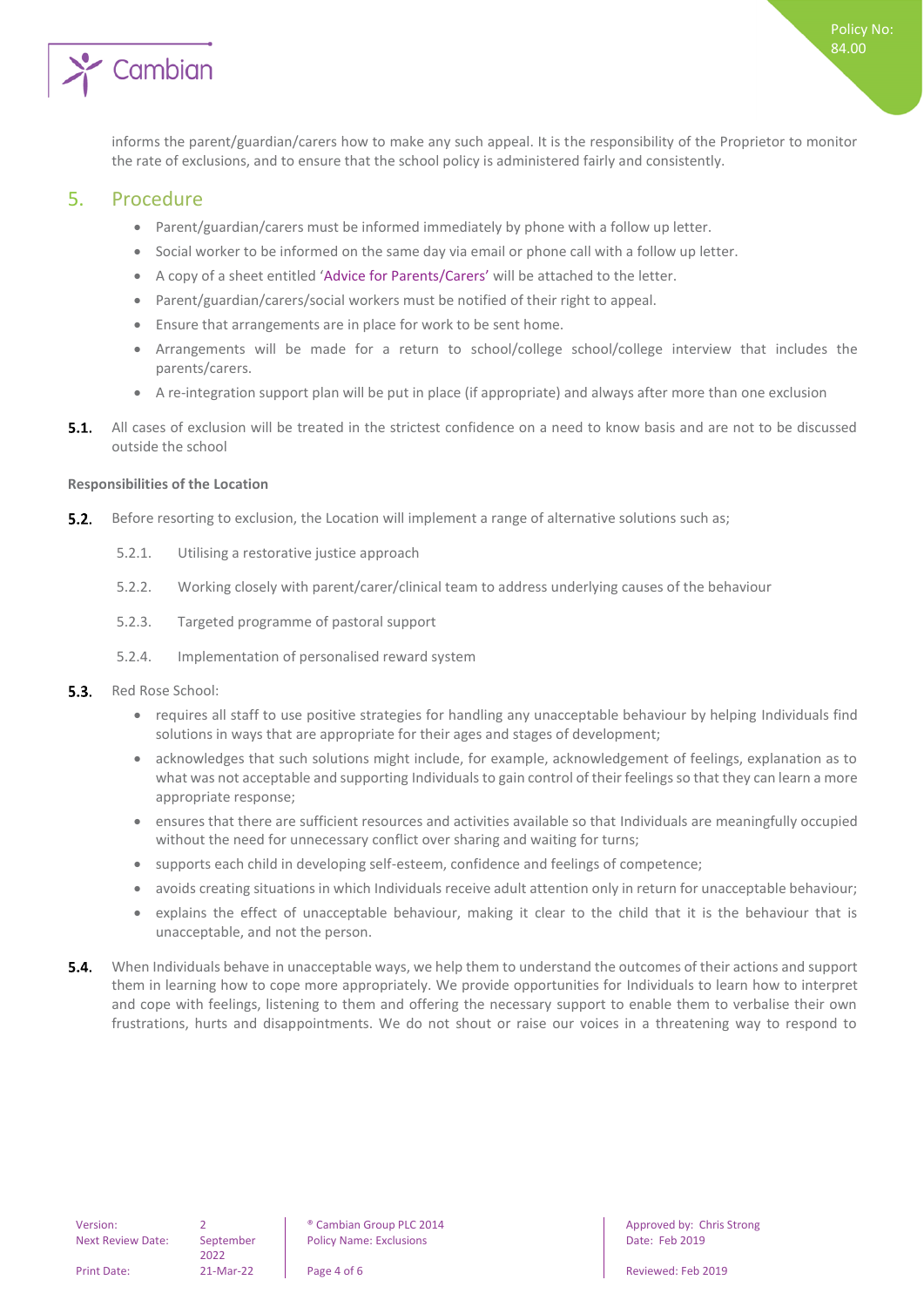

Individual's unacceptable behaviour. We do not use techniques intended to single out and humiliate individual Individuals. Corporal punishment, which is strictly forbidden at Red Rose School, is a criminal offence.

Policy No: 84.00

- $5.5.$ Under the Equality Act 2010 schools must not discriminate against, harass or victimise pupils because of their sex, race, disability, religion or belief, sexual orientation, because of pregnancy/maternity or because of a gender reassignment. For disabled children, this includes a duty to make 'reasonable adjustments' to policies and practices.
- $5.6.$ There are certain groups of pupils with additional needs who are particularly vulnerable to exclusion. This includes pupils with Statements of Special Educational Needs (SEN) or an Education, Health & Care Plan (EHCP) and 'looked after' children. Head teachers should, as far as possible, avoid permanently excluding any pupil with a statement of SEN or EHCP or a 'looked after' child. Schools should engage proactively with parents in supporting the behaviour of pupils with additional needs. In relation to 'looked after' children, schools should co-operate proactively with foster carers or children's home workers and the Local Authority that looks after the child. Where a school has concerns about behaviour, or risk of exclusion, of a child in one of these vulnerable groups, it should, in partnership with others (including the Local Authority as necessary), consider what additional support or alternative placement may be required. This should involve assessing the suitability of support for a pupil's SEN. Where a pupil has a statement of SEN or EHCP, schools should consider requesting an early annual review or interim / emergency review.
- $5.7.$ Where reasonable adjustments to policies and practices have been made to accommodate a pupil's needs and to avoid the necessity for exclusion as far as possible, exclusion may be justified if there is a material and substantial reason for it. An isolated incident whereby allowing the pupil to remain in school would seriously harm the education or welfare of the pupil or others in school may be such a reason. The decision to exclude for a fixed term will be notified to the parent in writing with reasons. If the Location determines that a child should be excluded for a fixed period, the Headteacher will provide the parent in writing with information as to:
	- the period of the Fixed Term Exclusion;
	- the arrangements, such as setting work, to allow the child to continue their education during the Fixed Term Exclusion.
- $5.8.$ It is unlawful to exclude or to increase the severity of an exclusion for a non-disciplinary reason. For example, it would be unlawful to exclude a pupil simply because they have additional needs or a disability that the school feels it is unable to meet or for other reasons such as the failure of a pupil to meet specific conditions before they are reinstated such as attend a reintegration meeting.
- $5.9.$ If the Head of service commences an investigation which may lead to a permanent exclusion the Headteacher must inform the parent/guardian/carers without delay. This will ideally be done by telephone and the telephone call will be followed by a letter within one school day. The letter will include information about:
	- the nature of the offence(s) and the results of any investigation to date;
	- that the sanction of a permanent exclusion may be imposed;
	- the parent/guardian/carers' right to state their case to the Head Teacher and if that is not satisfactory then to the Advisory Board and whom they should contact to do this, including the latest date that the parent/guardian/carers may give a written statement to the discipline committee;
	- the parent/guardian/carers right to see their child's record. The Head Teacher must comply within 15 school days, although in exclusion cases compliance should be as prompt as is practicably possible.
- **5.10.** If the Head of Service decides (after completing the investigation or as a result of new evidence and further investigation) that it is necessary to extend a fixed Term Exclusion or to convert it into a Permanent Exclusion, the Head Teacher will write again to the parent/guardian/carers with the reasons for this decision. The decision to exclude a pupil permanently will only be taken as a last resort when a wide range of strategies for dealing with disciplinary offences has been employed to no avail or is an exceptional 'one-off' offence has been committed. parent/guardian/carers co-

2022

Policy Name: Exclusions **Date: Feb 2019** 

Version: 2 ® Cambian Group PLC 2014 Approved by: Chris Strong